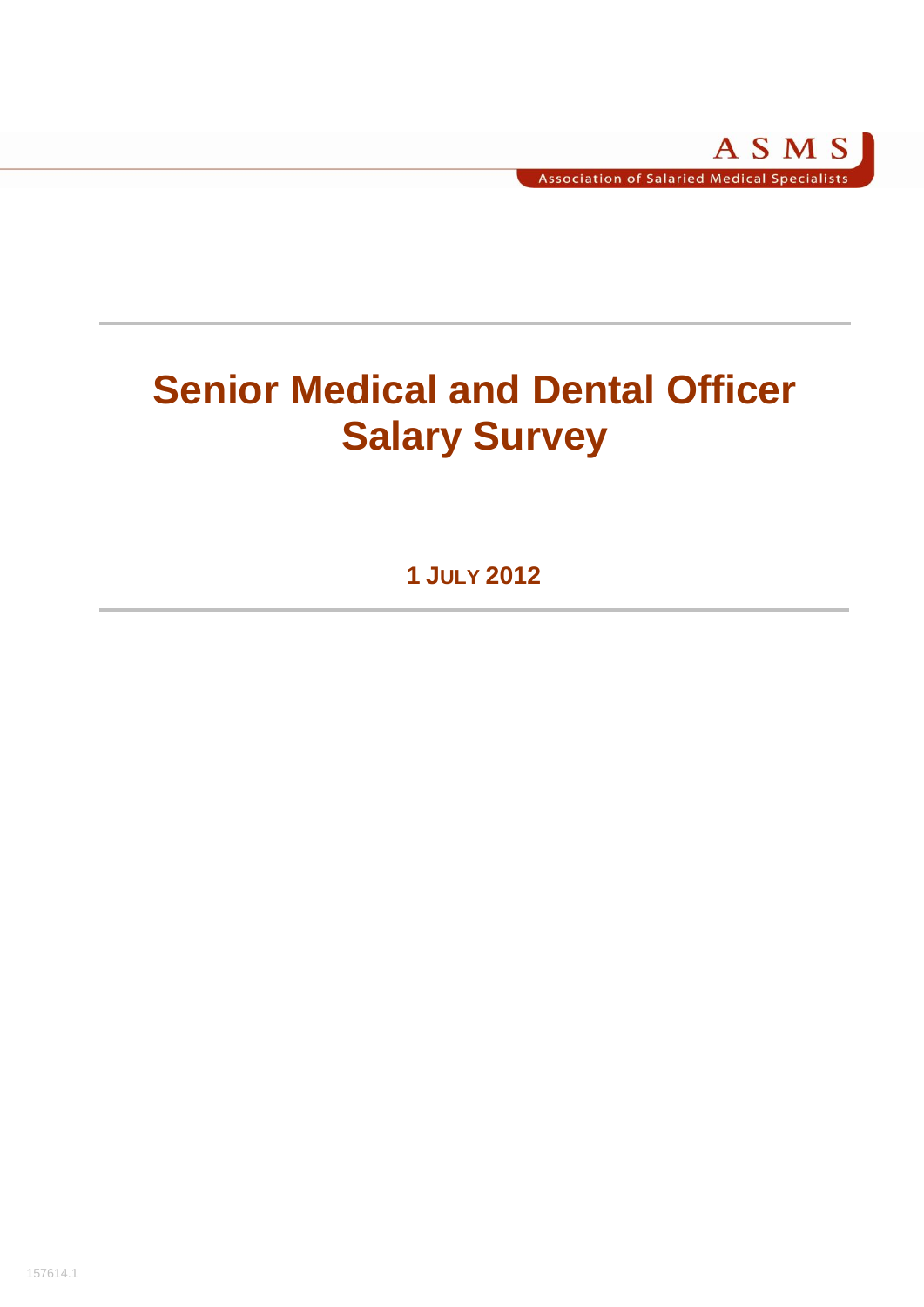# **Table of Contents**

| DHB Specialist and Medical/Dental Officer - Average FTE Base Salary Increase For 1 July |  |
|-----------------------------------------------------------------------------------------|--|
| DHB Specialist and Medical/Dental Officer - Placement on Salary Scale by Gender as at   |  |
|                                                                                         |  |
|                                                                                         |  |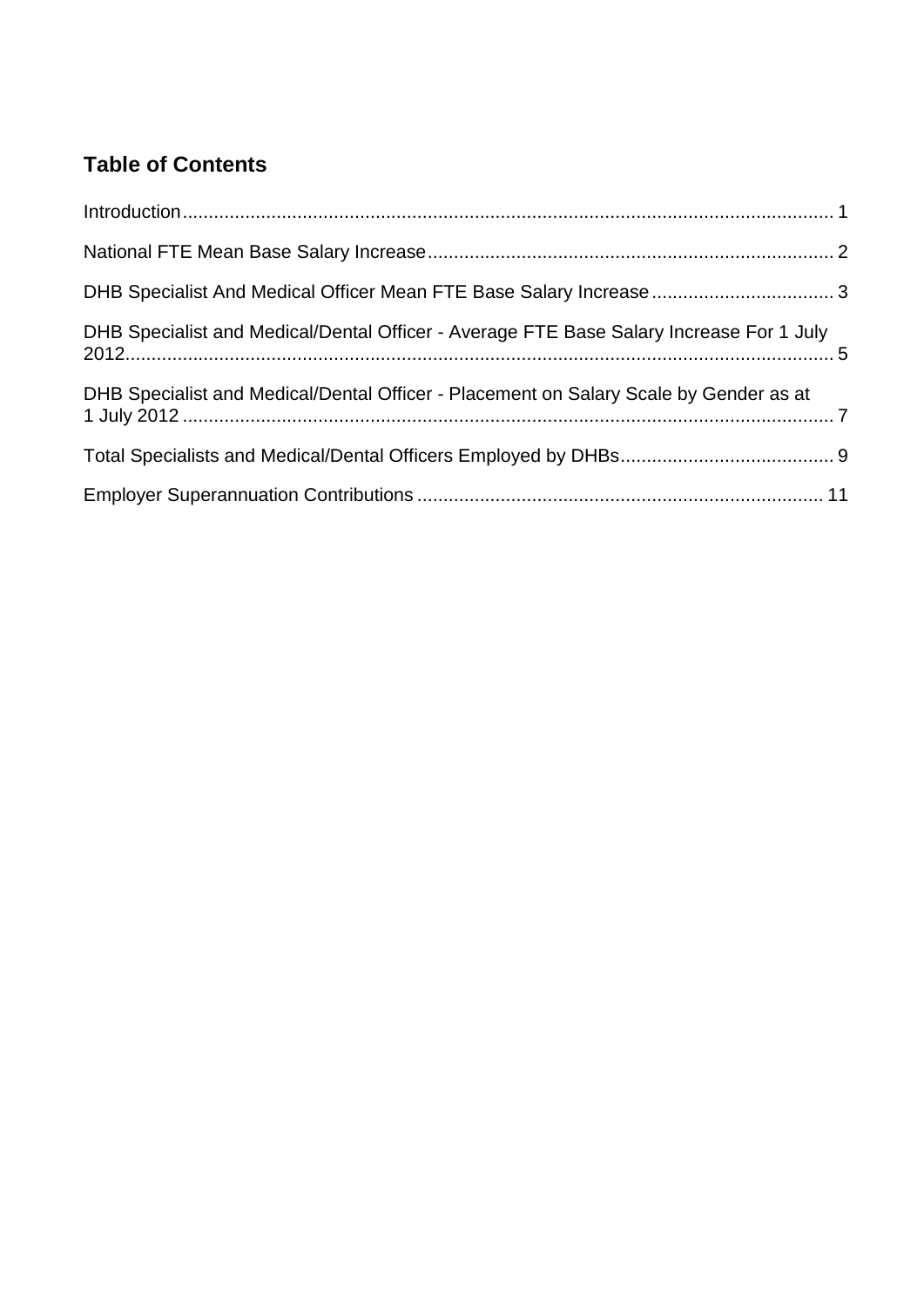# **Senior Medical and Dental Officer Salary Survey**

# **1 JULY 2012**

# **Introduction**

This is the Association's 19<sup>th</sup> survey of full time equivalent (FTE) salaries for senior medical staff at district health boards and their predecessors. Employers were asked for the number of staff on the base salary steps of the scale in the collective agreement covering senior medical officers as at 1 July 2012. The survey reports on FTE base salaries. It does not take into account:

- hours worked in excess of 40 hours per week (i.e. those hours recognised through job sizing);
- the availability allowance; or
- any other special enhancements.

It shows where doctors covered by the DHB MECA negotiated by the ASMS are on the salary scales in the MECA.

The information supplied by DHBs was on 3,826 specialists (1,207 females and 2,619 males) and 540 medical and dental officers (249 females and 291 males).

In 2001 we asked for a breakdown by gender for the first time. In the past some DHBs have not been able to supply the information in that form. This is the seventh year where a gender breakdown has been universally available. The results are set out in Tables 3.1 and 3.2 which show the mean FTE base salary by gender in each DHB, and 4.1 and 4.2 which show the distribution of males and females by salary step in each DHB.

This year we have added for the first time a headcount of Specialist and Medical officers. Debate over numbers of SMOs in the last two years has shown that figures derived from this survey provide the most accurate count of DHB employed SMOs available.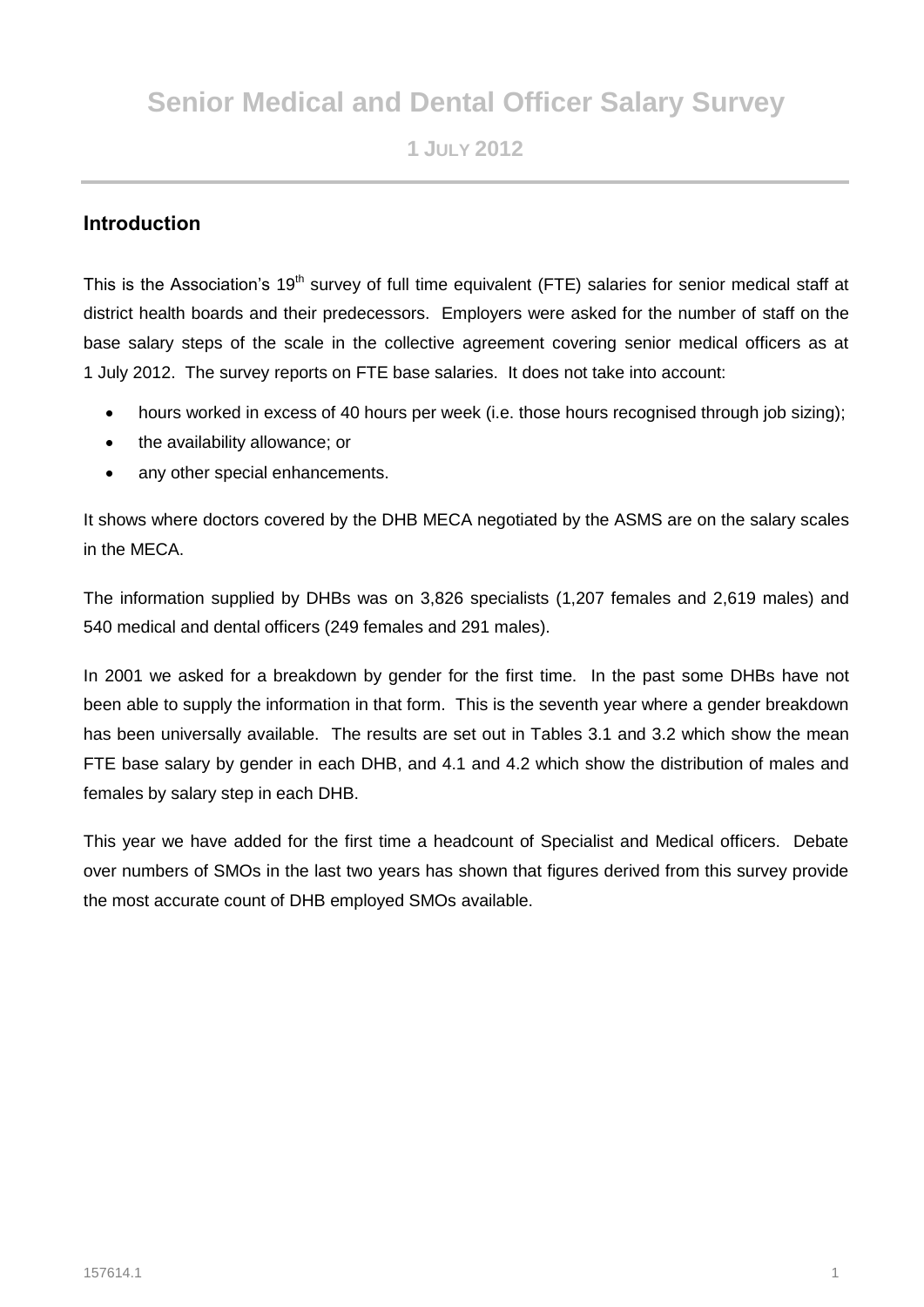## **NATIONAL FTE MEAN BASE SALARY INCREASE**

Table 1.1 summarises national trends. On 30 June 1993 the mean FTE specialist base rate was \$85,658. By 1 July 2012 this had increased to \$184,271 (a raw increase of about 115.1% since 1993). This represents a 4.3% increase on the 2011 mean.

For medical and dental officers the equivalent salary movement was from \$67,457 on 30 June 1993 to \$144,488 on 1 July 2012 (a raw increase of about 114.2%). This represents a 5.1% increase on the 2011 mean.

| <b>YEAR</b> |                 | <b>SPECIALISTS</b>   | <b>MEDICAL AND DENTAL</b><br>OFFICERS |                      |  |  |  |  |
|-------------|-----------------|----------------------|---------------------------------------|----------------------|--|--|--|--|
|             | Mean Base<br>\$ | Annual<br>% Increase | Mean Base<br>\$                       | Annual<br>% Increase |  |  |  |  |
| 1993        | 85,658          |                      | 67,457                                |                      |  |  |  |  |
| 2001        | 120,942         | 3.6                  | $91,931$ <sup>1</sup>                 | 2.4                  |  |  |  |  |
| 2002        | 125,289         | 3.6                  | 96,207                                | 4.7                  |  |  |  |  |
| 2003        | 129,743         | 3.6                  | 100,002                               | 3.9                  |  |  |  |  |
| 2004        | 131,740         | 1.5                  | 101,640                               | 1.6                  |  |  |  |  |
| 2005        | 140,583         | 6.7                  | 111,088                               | 9.3                  |  |  |  |  |
| 2006        | 143,310         | 1.9                  | 114,664                               | 3.2                  |  |  |  |  |
| 2007        | 145,044         | 1.2                  | 114,380                               | $-0.2$               |  |  |  |  |
| 2008        | 159,986         | 10.2                 | 124,916                               | 9.3                  |  |  |  |  |
| 2009        | 170,578         | 6.6                  | 132,383                               | 6.0                  |  |  |  |  |
| 2010        | 171,977         | 0.8                  | 132,881                               | 0.4                  |  |  |  |  |
| 2011        | 176,705         | 2.7                  | 137,495                               | 3.5                  |  |  |  |  |
| 2012        | 184,271         | 4.3                  | 144,488                               | 5.1                  |  |  |  |  |

# **Table 1.1 Summary of National Mean Full Time Equivalent Base Salary**

Table 1.2 shows the change in the mean salary by gender since 2008 and the numbers of employees.

#### **Table 1.2 Change in Mean Salary by Gender 2008/2012**

|                |                 |              |              | <b>SPECIALISTS</b> |              |                    | <b>MEDICAL AND DENTAL OFFICERS</b> |                 |                    |              |              |                   |              |                         |  |
|----------------|-----------------|--------------|--------------|--------------------|--------------|--------------------|------------------------------------|-----------------|--------------------|--------------|--------------|-------------------|--------------|-------------------------|--|
|                | Numbers<br>2012 | Mean<br>2012 | Mean<br>2011 | Mean<br>2010       | Mean<br>2009 | Mean<br>2008<br>\$ | %<br>change<br>$08 - 12$           | Numbers<br>2012 | Mean<br>2012<br>\$ | Mean<br>2011 | Mean<br>2010 | Mean<br>2009<br>S | Mean<br>2008 | $\%$<br>change<br>08-12 |  |
| <b>FEMALES</b> | 1207            | 176,918      | 168,965      | 164,520            | 163,273      | 153.303            | 15.4%                              | 249             | 143,729            | 136.330      | 131,243      | 129,571           | 122.582      | 17.3%                   |  |
| <b>MALES</b>   | 2619            | 187,661      | 180.185      | 175.191            | 173,691      | 162.782            | 15.3%                              | 291             | 145,137            | 138.453      | 134,297      | 134.947           | 127,240      | 14.1%                   |  |
| <b>TOTAL</b>   | 3826            | 184,271      | 176,705      | 171,977            | 170,578      | 159,986            | 15.2%                              | 540             | 144,488            | 137.495      | 132,881      | 132,383           | 124.916      | 15.7%                   |  |

\_\_\_\_\_\_\_\_\_\_\_\_\_\_\_\_\_\_\_\_\_\_\_\_\_\_\_\_\_\_\_\_\_\_\_\_\_\_\_\_\_\_\_\_\_\_\_\_\_\_\_\_\_\_\_\_\_\_\_\_\_\_\_\_\_\_\_\_\_\_\_\_\_\_\_\_\_\_\_\_\_\_\_\_\_\_\_\_\_\_\_\_\_\_\_\_\_\_\_\_\_\_\_\_\_\_\_\_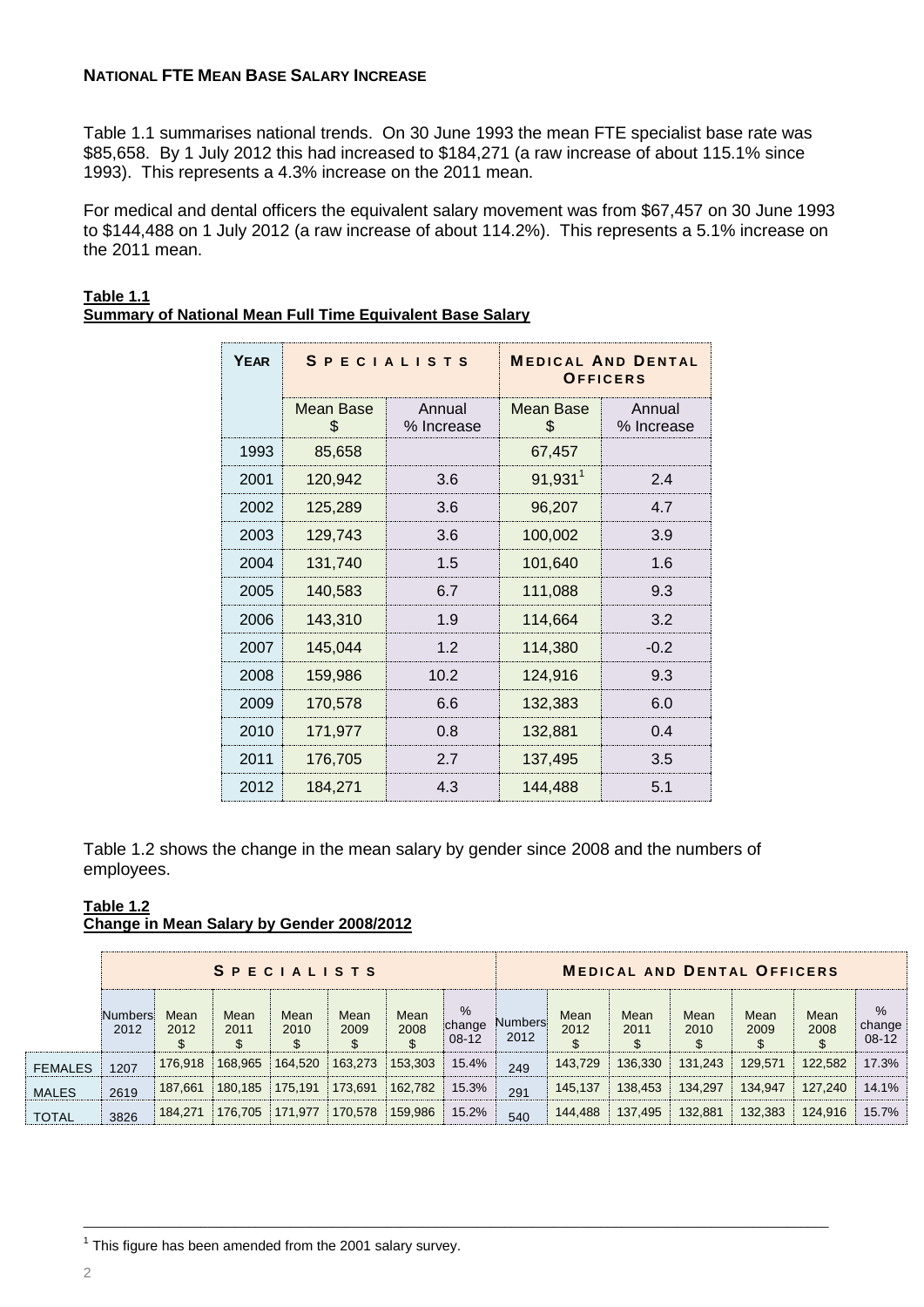# **DHB SPECIALIST AND MEDICAL OFFICER MEAN FTE BASE SALARY INCREASE**

Tables 2.1 and 2.2 report on the mean FTE base salary for the specialists and medical officers in each DHB since 2007 and including 1993 (when the survey began) and the percentage change between, 2007 and 2008, 2008 and 2009, 2009 and 2010, 2010 and 2011, 2011 and 2012 and between 1993 and 2012.

|                       |                |            |            |            |            |            |            |            |           | C<br>%    | н<br>A  | E<br>G<br>N |       |           |
|-----------------------|----------------|------------|------------|------------|------------|------------|------------|------------|-----------|-----------|---------|-------------|-------|-----------|
| <b>DHB</b>            | <b>NUMBERS</b> | 2012<br>\$ | 2011<br>\$ | 2010<br>\$ | 2009<br>\$ | 2008<br>\$ | 2007<br>\$ | 1993<br>\$ | $11 - 12$ | $10 - 11$ | $09-10$ | 08-09       | 07-08 | $93 - 12$ |
| Northland             | 117            | 186,391    | 177,211    | 170,993    | 168,974    | 158,067    | 142,546    | 87.087     | 5.2       | 3.6       | 1.2     | 6.9         | 10.9  | 114.0     |
| Waitemata             | 323            | 179,547    | 170,356    | 166,675    | 163,994    | 151,715    | 140,278    |            | 5.4       | 2.2       | 1.6     | 8.1         | 8.2   |           |
| Auckland              | 782            | 184,776    | 178,344    | 173351     | 172,434    | 162,620    | 147,008    | 87.415     | 3.6       | 2.9       | 0.5     | 6.0         | 10.6  | 111.4     |
| Counties<br>Manukau   | 385            | 179,130    | 171,731    | 167,685    | 164,009    | 154,625    | 140,794    | 84,151     | 4.3       | 2.4       | 2.2     | 6.1         | 9.8   | 112.9     |
| Waikato               | 305            | 184,601    | 177,965    | 173,518    | 171,856    | 161,309    | 146,448    | 83,989     | 3.7       | 2.6       | 1.0     | 6.5         | 10.1  | 119.8     |
| Bay of Plenty         | 149            | 187,898    | 179,779    | 178,469    | 179,904    | 170.664    | 152,557    | 84.663     | 4.5       | 0.7       | $-0.8$  | 5.4         | 11.9  | 121.9     |
| Lakes                 | 66             | 186,640    | 179,956    | 174,126    | 172,887    | 160,828    | 143,588    | 86,034     | 3.7       | 3.3       | 0.7     | 7.5         | 12.0  | 116.9     |
| Tairawhiti            | 43             | 192.808    | 187,265    | 180.218    | 177.436    | 167.850    | 148,532    | 84.471     | 3.0       | 3.9       | 1.6     | 5.7         | 13.0  | 128.3     |
| Taranaki              | 64             | 188,031    | 178,441    | 175,353    | 169,918    | 159,206    | 145,987    | 84,119     | 5.4       | 1.8       | 3.2     | 6.7         | 9.1   | 123.5     |
| Hawke's Bay           | 114            | 180,829    | 175,528    | 171,350    | 168,609    | 160,369    | 146,099    |            | 3.0       | 2.4       | 1.6     | 5.1         | 9.8   |           |
| Whanganui             | 43             | 191.047    | 182,735    | 181,292    | 177,954    | 169,723    | 150,826    | 86.152     | 4.5       | 0.8       | 1.9     | 4.8         | 12.5  | 121.8     |
| <b>MidCentral</b>     | 131            | 187.580    | 182,573    | 177.714    | 174,707    | 163,809    | 147,463    | 86.744     | 2.7       | 2.7       | 1.7     | 6.7         | 11.1  | 116.2     |
| Wairarapa             | 23             | 198,859    | 189,359    | 183,915    | 181,606    | 173,199    | 155,979    | 87,493     | 5.0       | 3.0       | 1.3     | 4.9         | 11.0  | 127.3     |
| <b>Hutt Vallev</b>    | 124            | 184.450    | 175,923    | 170.569    | 168.457    | 158,336    | 143,375    | 87,561     | 4.8       | 3.1       | 1.3     | 6.4         | 10.4  | 110.7     |
| <b>Capital Coast</b>  | 317            | 184,461    | 176,106    | 171,427    | 177,066    | 161,377    | 143,165    | 88,080     | 4.7       | 2.7       | $-3.2$  | 9.7         | 11.8  | 109.4     |
| Nelson<br>Marlborough | 112            | 188,424    | 182,506    | 176,083    | 175,732    | 164,651    | 149,484    | 88,669     | 3.2       | 3.6       | 0.2     | 6.7         | 10.1  | 112.5     |
| <b>West Coast</b>     | 26             | 191,913    | 182,546    | 179.528    | 182.659    | 177,421    | 155,938    | 85,492     | 5.1       | 1.7       | $-1.7$  | 3.0         | 13.8  | 124.5     |
| Canterbury            | 427            | 181,637    | 173,082    | 167,358    | 163,981    | 156,250    | 143,009    |            | 4.9       | 3.4       | 2.1     | 4.9         | 9.3   |           |
| South<br>Canterbury   | 38             | 191,382    | 181,423    | 173,721    | 170,047    | 158,849    | 140,700    | 81,283     | 5.5       | 4.4       | 2.2     | 7.0         | 12.9  | 135.5     |
| Southern              | 236            | 188,079    | 180,172    | 174.615    |            |            |            |            | 4.4       | 3.2       |         |             |       |           |
| Otago                 |                |            |            |            | 170.391    | 160.167    | 143,792    | 85.026     |           |           |         | 6.4         | 11.4  |           |
| Southland             |                |            |            |            | 176,674    | 165,727    | 144,988    | 85,790     |           |           |         | 6.6         | 14.3  |           |

**3,826 184,271 176,705 171,977 170,578 159,986 145,044 85,658 4.3 2.7 0.8 6.6** 1**0.2 115.1**

# **Table 2.1 Mean Full Time Equivalent Base Salary for DHB Specialists**

**NATIONAL AVERAGE**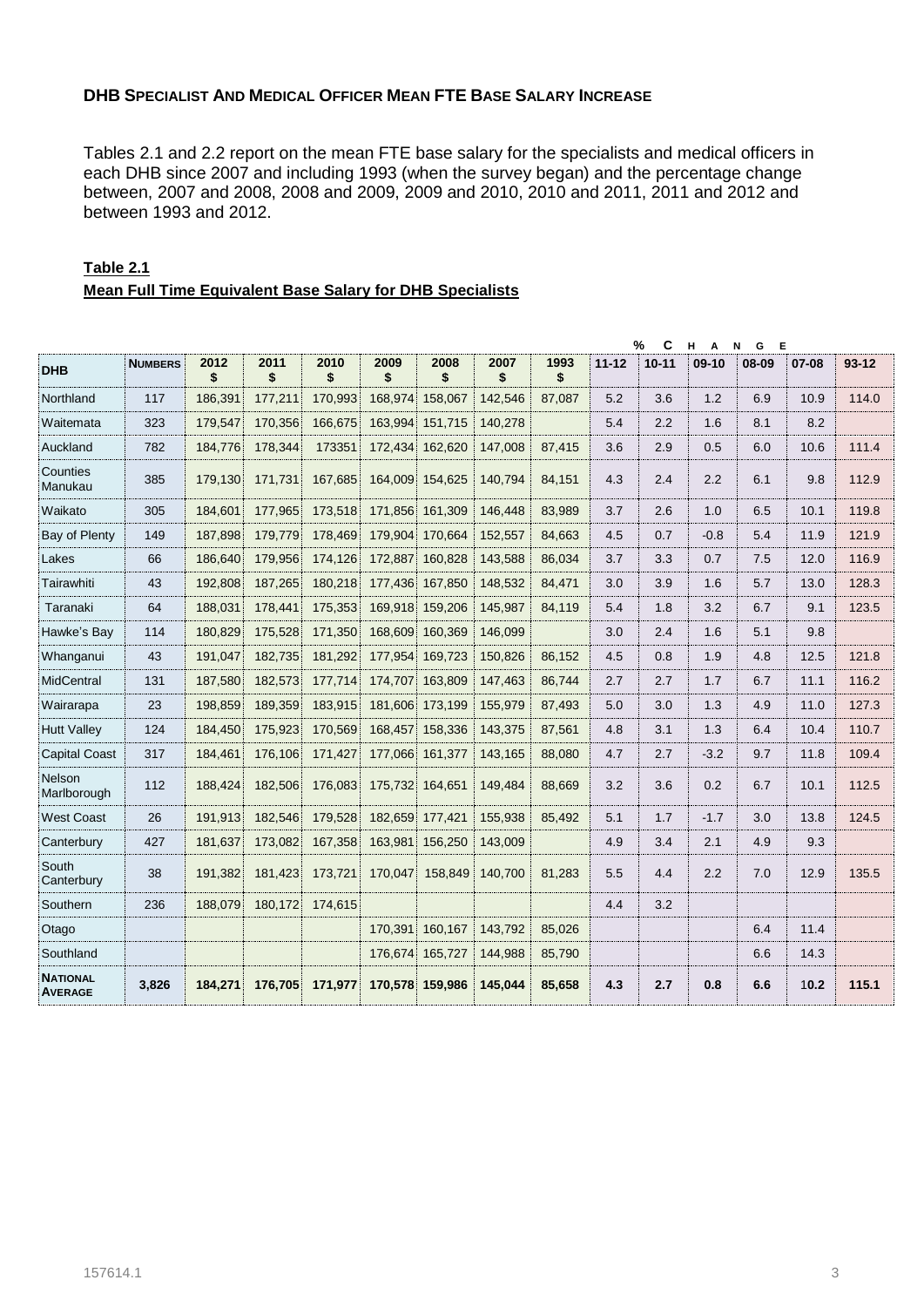| %<br>C<br>н<br>$\mathbf{A}$<br>N<br>G<br>E |                |            |            |            |            |            |            |            |           |           |        |        |       |           |
|--------------------------------------------|----------------|------------|------------|------------|------------|------------|------------|------------|-----------|-----------|--------|--------|-------|-----------|
| <b>DHB</b>                                 | <b>NUMBERS</b> | 2012<br>\$ | 2011<br>\$ | 2010<br>\$ | 2009<br>\$ | 2008<br>\$ | 2007<br>\$ | 1993<br>\$ | $10 - 12$ | $10 - 11$ | 09-10  | 08-09  | 07-08 | $93 - 12$ |
| Northland                                  | 31             | 150.137    | 140.538    | 132.697    | 130.337    | 123.954    | 106.259    | 65,152     | 6.8       | 5.9       | 1.8    | 5.1    | 16.7  | 130.4     |
| Waitemata                                  | 78             | 148,240    | 137,985    | 136,825    | 135,318    | 134,221    | 119,031    |            | 7.4       | 0.8       | 1.1    | 0.8    | 12.8  |           |
| Auckland                                   | 116            | 132,476    | 126,225    | 121,035    | 122,364    | 119,287    | 106,207    | 66,774     | 5.0       | 4.3       | $-1.1$ | 2.6    | 12.3  | 98.4      |
| Counties<br>Manukau                        | 39             | 135,955    | 129,304    | 131,449    | 121,425    | 128,787    | 123,500    | 67,742     | 5.1       | $-1.6$    | 8.3    | $-5.7$ | 4.3   | 100.7     |
| Waikato                                    | 31             | 151.702    | 143,960    | 140,200    | 137,917    | 124,377    | 112,222    | 65,275     | 5.4       | 2.7       | 1.7    | 10.9   | 10.8  | 132.4     |
| Bay of Plenty                              | 22             | 153,580    | 146,411    | 136.292    | 139,197    | 132,967    | 118.304    |            | 4.9       | 7.4       | $-2.1$ | 4.7    | 12.4  |           |
| Lakes                                      | $\overline{7}$ | 153.929    | 148.924    | 150.931    | 148,989    | 136,084    | 121,000    | 69.446     | 3.4       | $-1.3$    | 1.3    | 9.5    | 12.5  | 121.7     |
| Tairawhiti                                 | 8              | 149,781    | 144,910    | 141,939    | 143,749    | 136,705    | 122,167    | 68,458     | 3.4       | 2.1       | $-1.3$ | 5.2    | 11.9  | 118.8     |
| Taranaki                                   | 25             | 142,010    | 137,411    | 125.868    | 129,421    | 124,521    | 110,652    | 67,130     | 3.3       | 9.2       | $-2.7$ | 3.9    | 12.5  | 111.5     |
| Hawke's Bay                                | 12             | 150,917    | 150,352    | 146,636    | 147,168    | 137,397    | 121,292    |            | 0.4       | 2.5       | $-0.4$ | 7.1    | 13.3  |           |
| Whanganui                                  | 3              | 162,250    | 152,313    | 145.307    | 148.989    | 142.915    | 124,300    | 65.997     | 6.5       | 4.8       | $-2.5$ | 4.3    | 15.0  | 145.8     |
| MidCentral                                 | 17             | 152.191    | 149,134    | 142.924    | 141,416    | 131,694    | 118,781    | 68,788     | 2.0       | 4.3       | 1.1    | 6.9    | 10.9  | 121.2     |
| Wairarapa                                  | 6              | 158,833    | 150,658    | 139,925    | 144,457    | 136,394    | 124,833    | 76,679     | 5.4       | 7.7       | $-3.1$ | 5.9    | 9.3   | 107.1     |
| <b>Hutt Valley</b>                         | 10             | 152,975    | 148,346    | 141,738    | 139,228    | 133,552    | 116,615    | 64,576     | 3.1       | 4.7       | 1.8    | 4.2    | 14.5  | 136.9     |
| <b>Capital Coast</b>                       | 13             | 148,327    | 146,916    | 137,281    | 142,668    | 125,477    | 123,500    | 68,613     | 1.0       | 7.0       | $-3.8$ | 12.1   | 5.1   | 116.2     |
| <b>Nelson</b><br>Marlborough               | 29             | 155,129    | 146,977    | 141,786    | 139,736    | 129,059    | 119,542    | 73,467     | 5.5       | 3.7       | 1.5    | 8.3    | 8.0   | 111.2     |
| <b>West Coast</b>                          | 12             | 159,333    | 147,863    | 145,464    | 139,307    | 132,344    | 124,000    | 62,160     | 7.8       | 1.6       | 4.4    | 5.3    | 6.7   | 156.3     |
| Canterbury                                 | 52             | 142,317    | 132.602    | 129.564    | 128,214    | 117.099    | 110.527    |            | 7.3       | 2.3       | 1.1    | 9.5    | 5.9   |           |
| South<br>Canterbury                        | $\overline{4}$ | 159,688    | 155,947    | 148,989    | 153,521    | 142,915    | 126,500    | 65,218     | 2.4       | 4.7       | $-3.0$ | 7.4    | 13.0  | 144.9     |
| Southern                                   | 25             | 139,330    | 133,983    | 130,810    |            |            |            |            | 4.0       | 2.4       |        |        |       |           |
| Otago                                      |                |            |            |            | 125,322    | 117,820    | 109,091    | 63.844     |           |           |        | 6.4    | 8.0   |           |
| Southland                                  |                |            |            |            | 125,385    | 123,353    | 110,615    | 69,219     |           |           |        | 1.6    | 11.5  |           |
| <b>NATIONAL</b><br><b>AVERAGE</b>          | 540            | 144.488    | 137.495    | 132.881    | 132,383    | 124.916    | 114.380    | 67.457     | 5.1       | 3.5       | 0.4    | 6.0    | 9.3   | 114.2     |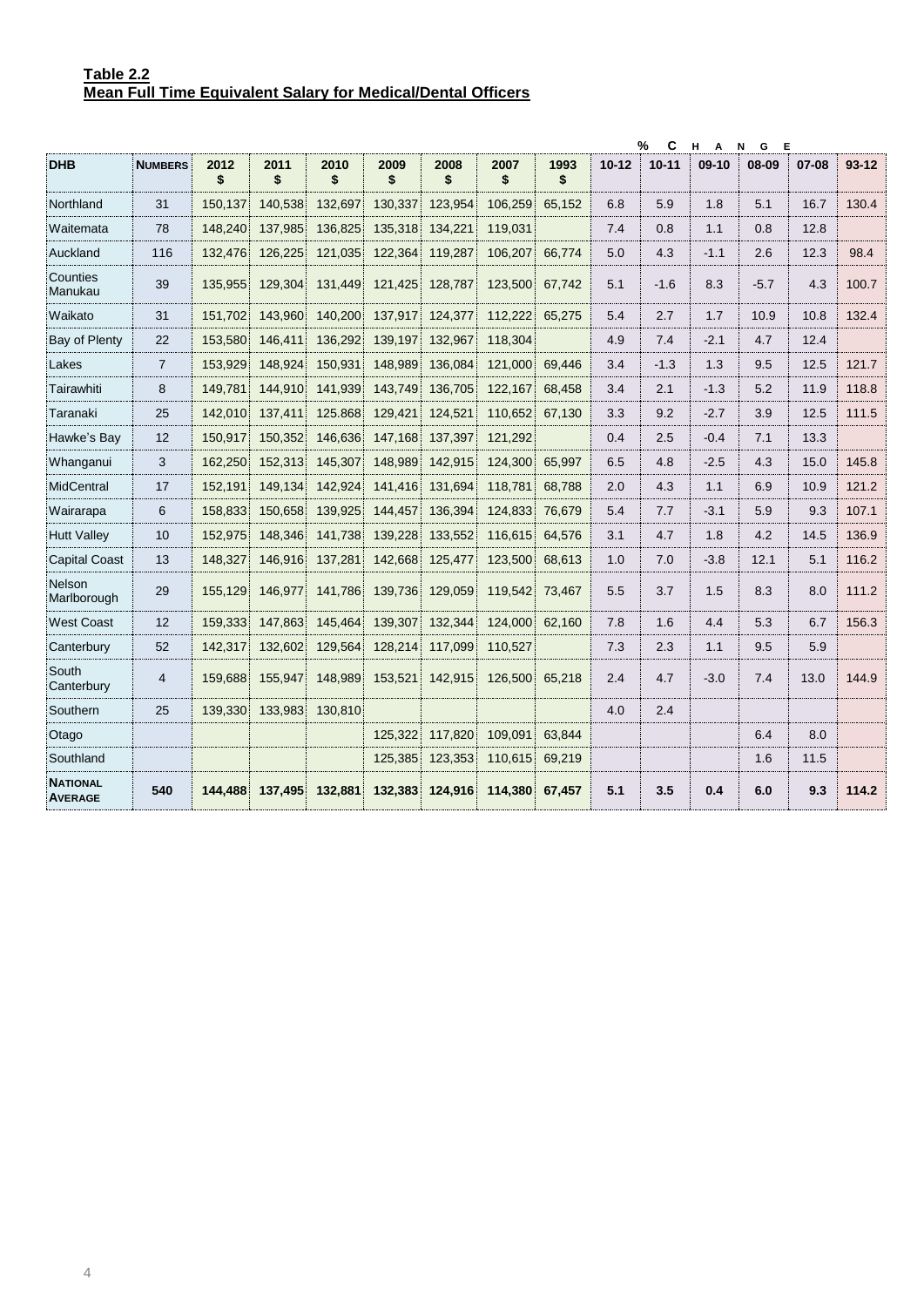# **DHB SPECIALIST AND MEDICAL/DENTAL OFFICER -**

## **AVERAGE FTE BASE SALARY INCREASE FOR 1 JULY 2012**

Tables 3.1 and 3.2 report on the average FTE base salary for DHB specialists and medical officers by gender. The information is ranked according to total mean FTE base salary in each DHB.

#### **Table 3.1 Mean Full Time Equivalent Salary for Specialists**

| <b>RANK</b>    | <b>DHB</b>           | <b>TOTAL</b><br>\$ | <b>FEMALES</b><br>\$ | <b>MALES</b><br>\$ |
|----------------|----------------------|--------------------|----------------------|--------------------|
| $\mathbf 1$    | Wairarapa            | 198,859            | 176,625              | 200,976            |
| $\overline{2}$ | Tairawhiti           | 192,808            | 190,000              | 193,659            |
| 3              | <b>West Coast</b>    | 191,913            | 183,844              | 195,500            |
| 4              | South Canterbury     | 191,382            | 196,893              | 190,137            |
| 5              | Whanganui            | 191,047            | 185,750              | 192,076            |
| 6              | Nelson-Marlborough   | 188,424            | 177,450              | 192,439            |
| 7              | Southern             | 188,079            | 182,500              | 190,068            |
| 8              | Taranaki             | 188,031            | 183,981              | 189,064            |
| 9              | <b>Bay of Plenty</b> | 187,898            | 176,243              | 191,476            |
| 10             | <b>MidCentral</b>    | 187,580            | 173,750              | 192,622            |
| 11             | Lakes                | 186,640            | 179,603              | 189,082            |
| 12             | Northland            | 186,391            | 183,596              | 187,536            |
| 13             | Auckland             | 184,776            | 178,884              | 188,604            |
| 14             | Waikato              | 184,601            | 177,320              | 186,801            |
| 15             | <b>Capital Coast</b> | 184,461            | 176,762              | 188,114            |
| 16             | <b>Hutt Valley</b>   | 184,450            | 181,440              | 186,224            |
| 17             | Canterbury           | 181,637            | 172,566              | 185,922            |
| 18             | Hawke's Bay          | 180,829            | 172,250              | 183,239            |
| 19             | Waitemata            | 179,547            | 173,578              | 182,893            |
| 20             | Counties Manukau     | 179,130            | 171,949              | 183,326            |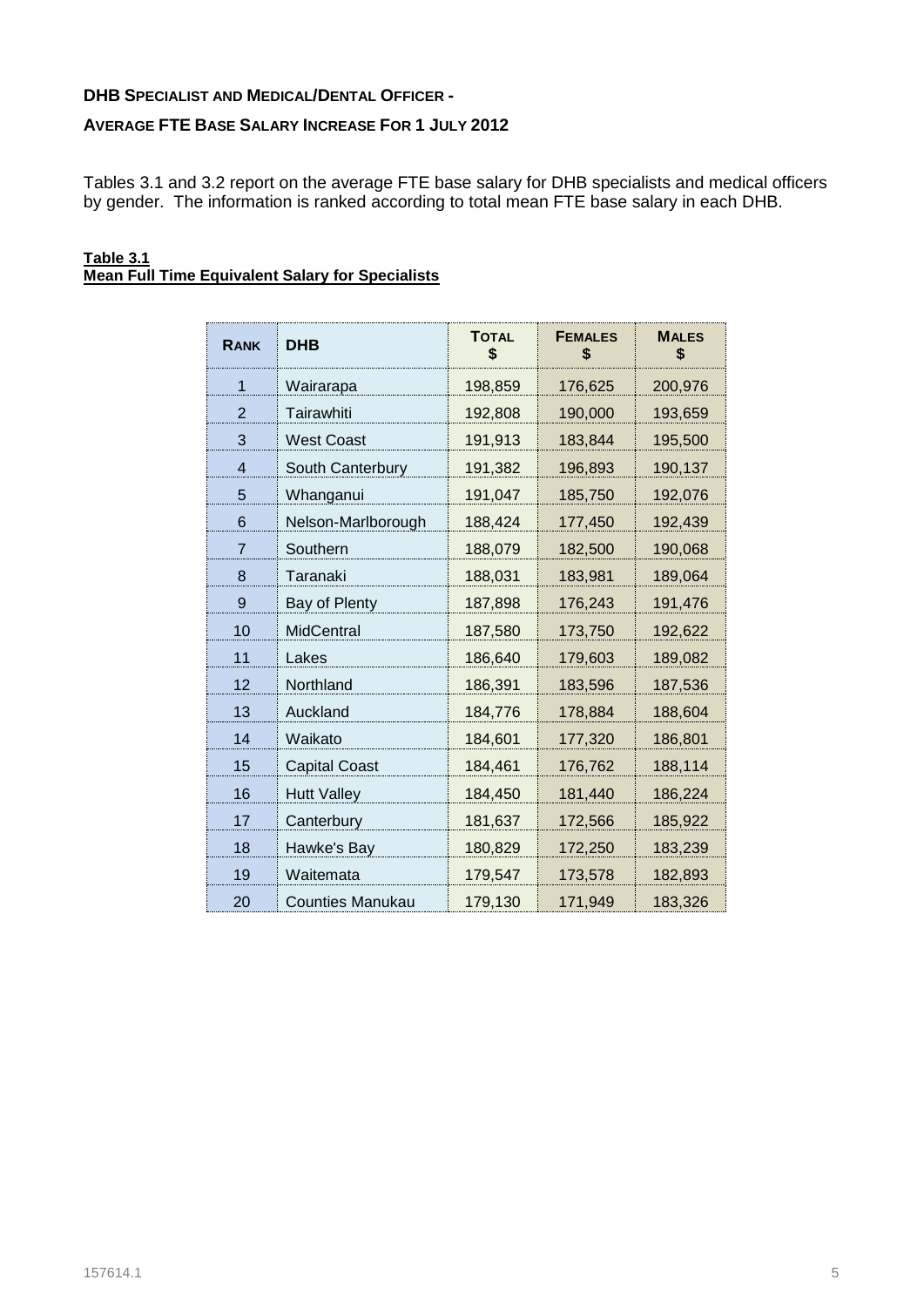| <b>RANK</b> | <b>DHB</b>              | <b>TOTAL</b><br>\$ | <b>FEMALES</b><br>\$ | <b>MALES</b><br>\$ |
|-------------|-------------------------|--------------------|----------------------|--------------------|
| 1           | Whanganui               | 162,250            | 0                    | 162,250            |
| 2           | South Canterbury        | 159,688            | 157,125              | 162,250            |
| 3           | <b>West Coast</b>       | 159,333            | 162,250              | 158,750            |
| 4           | Wairarapa               | 158,833            | 157,125              | 162,250            |
| 5           | Nelson-Marlborough      | 155,129            | 153,417              | 156,964            |
| 6           | Lakes                   | 153,929            | 145,625              | 157,250            |
| 7           | Bay of Plenty           | 153,580            | 155,769              | 150,417            |
| 8           | <b>Hutt Valley</b>      | 152,975            | 146,167              | 155,893            |
| 9           | <b>MidCentral</b>       | 152,191            | 152,714              | 151,825            |
| 10          | Waikato                 | 151,702            | 147,750              | 155,917            |
| 11          | Hawke's Bay             | 150,917            | 149,500              | 151,929            |
| 12          | Northland               | 150,137            | 148,625              | 151,092            |
| 13          | Tairawhiti              | 149,781            | 149,625              | 149,938            |
| 14          | <b>Capital Coast</b>    | 148,327            | 150,225              | 142,000            |
| 15          | Waitemata               | 148,240            | 147,715              | 148,690            |
| 16          | Canterbury              | 142,317            | 143,870              | 140,880            |
| 17          | Taranaki                | 142,010            | 142,159              | 141,893            |
| 18          | Southern                | 139,330            | 141,425              | 137,933            |
| 19          | <b>Counties Manukau</b> | 135,955            | 127,192              | 140,337            |
| 20          | Auckland                | 132,476            | 133,127              | 131,803            |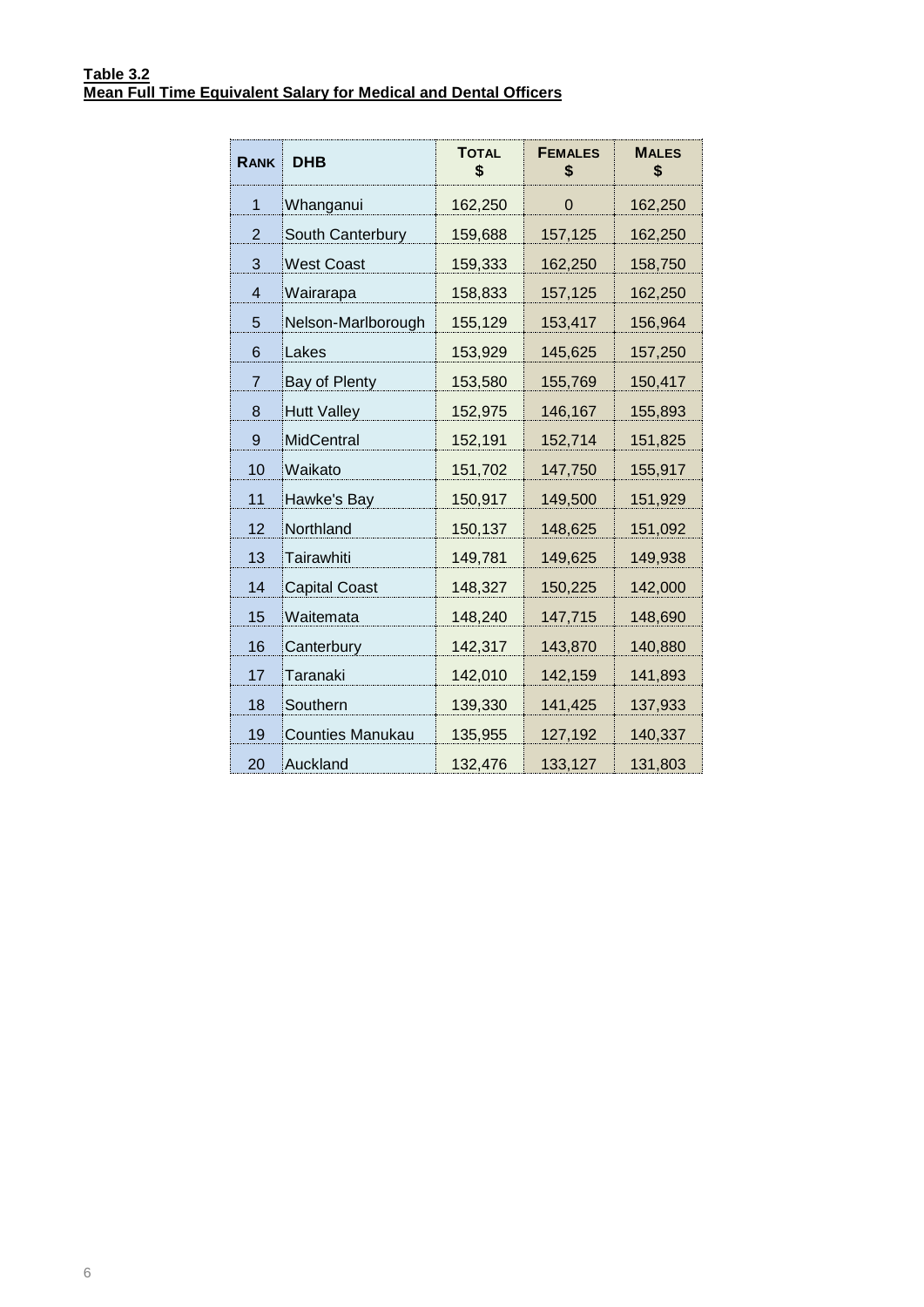# **DHB SPECIALIST AND MEDICAL/DENTAL OFFICER -**

# **PLACEMENT ON SALARY SCALE BY GENDER AS AT 1 JULY 2012**

Tables 4.1 and 4.2 report on the actual numbers of DHB specialists and medical/dental officers by gender on each step of the salary scale.

# **Table 4.1**

| <b>Actual DHB Specialists on each Step by Gender</b> |
|------------------------------------------------------|
|------------------------------------------------------|

| <b>DHB</b>              | <b>STEP ON SALARY SCALE</b> |                |                |                         |                         |                |                |                |                         |                         |                  |                     |                |
|-------------------------|-----------------------------|----------------|----------------|-------------------------|-------------------------|----------------|----------------|----------------|-------------------------|-------------------------|------------------|---------------------|----------------|
|                         |                             | 12             | 11             | 10                      | 9                       | 8              | 7              | 6              | 5                       | 4                       | 3                | $\mathbf{2}$        | 1              |
| Northland               | <b>Males</b>                | 31             | 10             | 3                       | 4                       | 2              | 8              | 4              | 5                       | 6                       | 3                | $\mathbf{1}$        | 6              |
|                         | Females                     | $\overline{4}$ | $\overline{c}$ | $\overline{7}$          | 3                       | 4              | 3              | $\overline{2}$ | 3                       | 4                       | $\mathbf{1}$     | 1                   | 0              |
| Waitemata               | <b>Males</b>                | 54             | 13             | 20                      | 10                      | 19             | 18             | 11             | 13                      | 10                      | 6                | 5                   | 28             |
|                         | Females                     | 21             | $\mathbf{1}$   | 3                       | 8                       | 12             | $\overline{7}$ | 5              | $9\,$                   | 6                       | 9                | $\overline{4}$      | 31             |
| Auckland                | <b>Males</b>                | 222            | 33             | 26                      | 22                      | 17             | 20             | 15             | 18                      | 15                      | 13               | 18                  | 55             |
|                         | Females                     | 80             | 15             | 14                      | 19                      | 14             | 18             | 17             | 22                      | 17                      | 22               | 22                  | 48             |
| <b>Counties Manukau</b> | <b>Males</b>                | 71             | 15             | 23                      | 14                      | 18             | 18             | 12             | 11                      | 9                       | 8                | $\overline{4}$      | 40             |
|                         | Females                     | 26             | $\mathbf 2$    | 8                       | $\overline{7}$          | 5              | 8              | $\overline{7}$ | 8                       | $\overline{7}$          | 13               | 5                   | 46             |
| Waikato                 | <b>Males</b>                | 103            | 10             | 6                       | 15                      | 13             | 11             | 12             | 15                      | 11                      | 6                | 5                   | 28             |
|                         | Females                     | 20             | $\overline{2}$ | $\mathbf{1}$            | $\mathbf{1}$            | 6              | $\overline{4}$ | 5              | 5                       | 3                       | 6                | $\overline{4}$      | 14             |
|                         | <b>Males</b>                | 67             | 5              | 3                       | 4                       | 3              | 5              | $\overline{2}$ | 4                       | $\overline{c}$          | 3                | 5                   | 11             |
| Bay of Plenty           | Females                     | 8              | 2              | 4                       | $\mathbf 0$             | 0              | 3              | $\mathbf{1}$   | 1                       | $\overline{c}$          | $\mathbf{1}$     | $\overline{7}$      | 6              |
|                         | <b>Males</b>                | 15             | 6              | $\overline{7}$          | 3                       | 3              | $\overline{4}$ | $\overline{4}$ | 1                       | $\mathbf{1}$            | $\boldsymbol{0}$ | $\overline{2}$      | 3              |
| Lakes                   | Females                     | $\sqrt{2}$     | 2              | $\mathbf{1}$            | $\sqrt{3}$              | 1              | $\mathbf{1}$   | $\mathbf{1}$   | 1                       | 0                       | 3                | 0                   | $\overline{c}$ |
| Tairawhiti              | <b>Males</b>                | 17             | 2              | 2                       | $\overline{c}$          | 2              | 3              | $\mathbf{1}$   | 1                       | $\overline{c}$          | 0                | $\mathbf{0}$        | $\mathbf{1}$   |
|                         | Females                     | 3              | 1              | $\overline{c}$          | $\pmb{0}$               | $\mathbf{1}$   | $\mathbf 0$    | $\mathbf{1}$   | $\overline{2}$          | 0                       | $\mathbf 0$      | $\mathbf 0$         | $\pmb{0}$      |
| Taranaki                | <b>Males</b>                | 21             | 6              | 5                       | $\mathbf{1}$            | 3              | 1              | 3              | $\mathbf 0$             | $\overline{c}$          | 3                | 1                   | 5              |
|                         | Females                     | 4              | 0              | $\mathbf{1}$            | 4                       | 0              | $\mathbf{0}$   | 0              | 0                       | 0                       | 2                | $\mathbf 0$         | 2              |
| Hawkes Bay              | <b>Males</b>                | 31             | $\overline{2}$ | 3                       | 4                       | 6              | 10             | 4              | 5                       | 9                       | $\mathbf{1}$     | 6                   | 8              |
|                         | Females                     | $\sqrt{2}$     | $\mathbf{1}$   | $\pmb{0}$               | 2                       | $\overline{4}$ | $\overline{2}$ | $\overline{2}$ | $\mathbf{1}$            | 3                       | $\mathbf{1}$     | $\overline{2}$      | 5              |
| Whanganui               | <b>Males</b>                | 19             | 1              | 0                       | 4                       | 3              | $\mathbf 0$    | 3              | $\overline{\mathbf{c}}$ | 2                       | 1                | $\mathbf{0}$        | $\mathbf{1}$   |
|                         | Females                     | 2              | 0              | $\mathbf{1}$            | $\pmb{0}$               | $\mathbf 0$    | $\overline{2}$ | $\mathbf 0$    | $\overline{2}$          | 0                       | 0                | $\mathbf 0$         | $\pmb{0}$      |
| MidCentral              | <b>Males</b>                | 48             | 12             | 9                       | 4                       | 1              | $\overline{2}$ | 3              | 1                       | $\overline{c}$          | $\overline{4}$   | 3                   | $\overline{7}$ |
|                         | Females                     | 6              | 1              | $\mathbf{1}$            | $\overline{c}$          | 3              | 2              | 3              | 3                       | 2                       | $\mathbf 0$      | 3                   | 9              |
| Wairarapa               | <b>Males</b>                | 16             | 0              | $\mathbf{1}$            | 2                       | $\mathbf 0$    | $\mathbf{1}$   | $\mathbf{1}$   | 0                       | 0                       | 0                | $\mathbf 0$         | $\pmb{0}$      |
|                         | Females                     | $\mathbf 0$    | 0              | $\mathbf{1}$            | $\mathbf 0$             | $\mathbf 0$    | 0              | $\mathbf 0$    | $\mathbf 0$             | 0                       | $\mathbf{1}$     | 0                   | 0              |
| Hutt                    | <b>Males</b>                | 27             | 4              | 6                       | $\overline{7}$          | 2              | 5              | 9              | 3                       | 4                       | 3                | 4                   | 4              |
|                         | Females                     | 13             | 0              | $\overline{\mathbf{4}}$ | $\mathbf{1}$            | 4              | $\mathbf{1}$   | 8              | 3                       | 4                       | 4                | $\mathbf{1}$        | 3              |
| Capital & Coast         | <b>Males</b>                | 86             | 17             | 15                      | 11                      | 15             | 9              | 14             | 5                       | 10                      | 9                | 9                   | 15             |
|                         | Females                     | 17             | 9              | 9                       | $\overline{\mathbf{c}}$ | 4              | 6              | 7              | 8                       | 12                      | 7                | 3                   | 18             |
| Nelson Marlborough      | <b>Males</b>                | 42             | 3              | 6                       | 6                       | $\overline{7}$ | 4              | $\mathbf{1}$   | $\sqrt{3}$              | $\sqrt{3}$              | $\mathbf{1}$     | $\mathbf 0$         | $\,6$          |
|                         | Females                     | $\sqrt{5}$     | $\overline{c}$ | $\overline{c}$          | $\mathbf{1}$            | $\overline{4}$ | 3              | $\mathbf{1}$   | $\pmb{0}$               | $\overline{\mathbf{c}}$ | 5                | $\mathbf 0$         | 5              |
| West Coast              | Males                       | 12             | $\pmb{0}$      | 0                       | $\mathbf 0$             | 1              | $\mathbf{2}$   | $\mathbf{1}$   | $\mathbf{1}$            | $\mathbf{1}$            | 0                | $\mathbf 0$         | $\mathbf 0$    |
|                         | Females                     | $\sqrt{2}$     | $\pmb{0}$      | $\pmb{0}$               | $\mathbf 2$             | $\mathbf{1}$   | $\mathbf{1}$   | $\mathbf 0$    | $\mathbf{1}$            | $\pmb{0}$               | $\mathbf 0$      | $\mathbf 0$         | $\mathbf{1}$   |
| Canterbury              | <b>Males</b>                | 90             | 43             | 18                      | 15                      | 14             | 23             | 8              | 14                      | 9                       | 14               | 10                  | 32             |
|                         | Females                     | 20             | 14             | 4                       | $5\phantom{.0}$         | 5              | 11             | 4              | 10                      | $\sqrt{5}$              | $\overline{2}$   | 15                  | 42             |
| South Canterbury        | Males                       | $\overline{7}$ | $\mathbf 5$    | 3                       | $\overline{4}$          | 5              | 3              | $\mathbf{1}$   | $\mathbf{1}$            | $\pmb{0}$               | $\overline{c}$   | $\mathbf 0$         | $\pmb{0}$      |
|                         | Females                     | $\sqrt{2}$     | $\sqrt{2}$     | $\overline{c}$          | $\pmb{0}$               | $\mathbf 0$    | $\mathbf{1}$   | $\mathbf 0$    | $\pmb{0}$               | $\pmb{0}$               | $\mathbf 0$      | $\mathsf{O}\xspace$ | $\mathbf 0$    |
| Southern                | Males                       | 78             | 12             | 8                       | 14                      | 12             | 6              | 11             | 6                       | 9                       | $\sqrt{3}$       | $\mathbf{3}$        | 12             |
|                         | Females                     | 17             | $\mathbf 5$    | $\mathbf{1}$            | $\,6\,$                 | $\overline{4}$ | $\,6\,$        | $\sqrt{4}$     | $\overline{4}$          | $\overline{c}$          | $\sqrt{2}$       | $\overline{4}$      | $\overline{7}$ |
| <b>National Total</b>   | <b>Males</b>                | 1,057          | 199            | 164                     | 146                     | 146            | 153            | 120            | 109                     | 107                     | 80               | 76                  | 262            |
|                         | <b>Females</b>              | 254            | 61             | 66                      | 66                      | 72             | 79             | 68             | 83                      | 69                      | 79               | 71                  | 239            |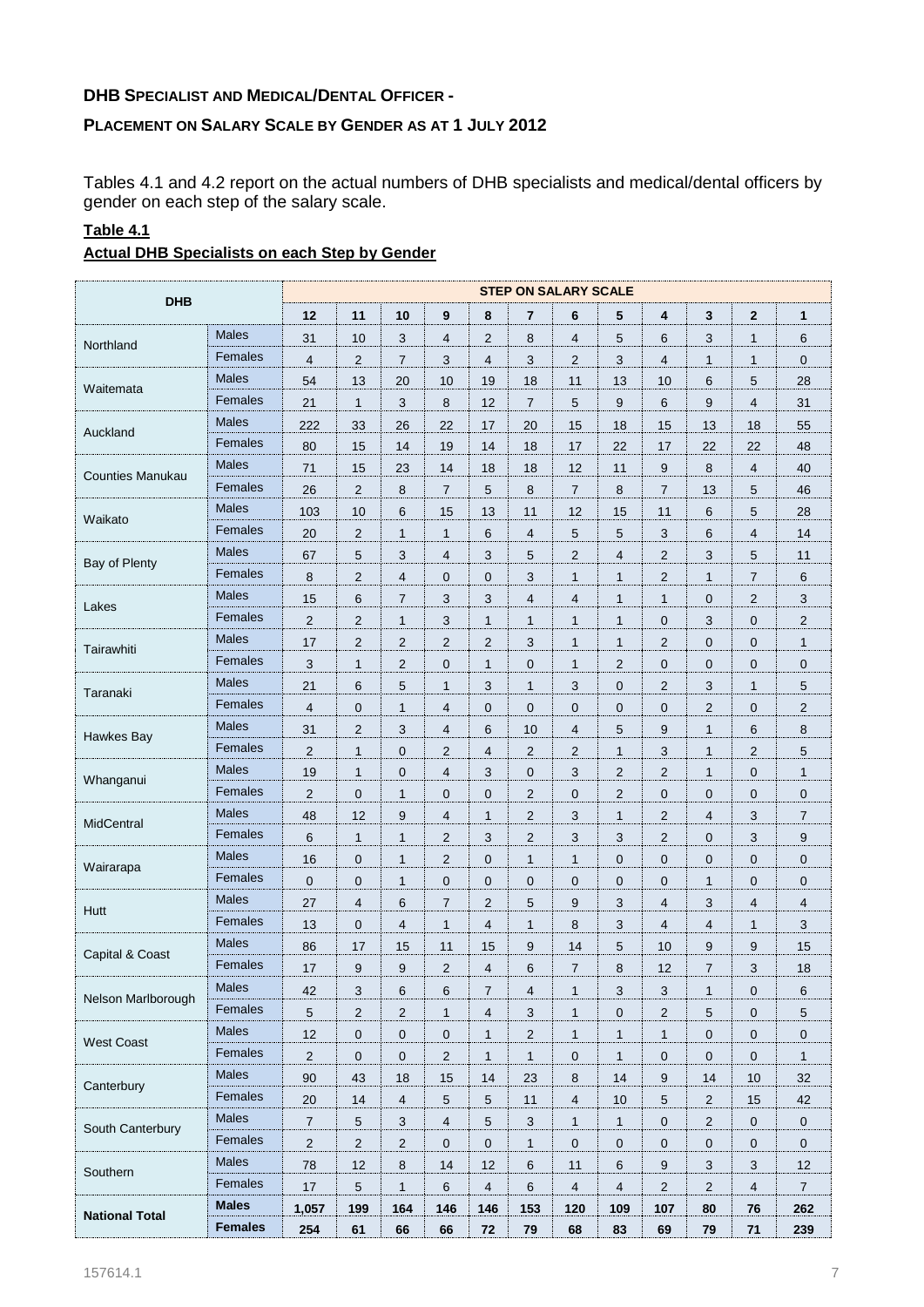# **Table 4.2 Actual DHB Medical and Dental Officers on each Step by Gender**

| <b>DHB</b>              |                |                          |                |                  |                |                | <b>STEP ON SALARY SCALE</b> |                |                |                     |                  |                |                |
|-------------------------|----------------|--------------------------|----------------|------------------|----------------|----------------|-----------------------------|----------------|----------------|---------------------|------------------|----------------|----------------|
|                         |                | 12                       | 11             | 10               | 9              | 8              | $\overline{7}$              | 6              | 5              | 4                   | 3                | $\mathbf{2}$   | 1              |
| Northland               | <b>Males</b>   | 10                       | $\mathbf{1}$   | $\mathbf{1}$     | $\pmb{0}$      | $\mathbf{1}$   | $\overline{c}$              | $\overline{2}$ | $\mathbf{1}$   | $\mathbf{1}$        | $\boldsymbol{0}$ | 0              | $\mathbf 0$    |
|                         | Females        | $\overline{4}$           | 1              | $\overline{c}$   | $\mathbf{1}$   | $\overline{2}$ | $\mathbf 0$                 | 0              | $\mathbf{1}$   | $\mathbf 0$         | $\mathbf 0$      | 0              | $\mathbf{1}$   |
| Waitemata               | Males          | 21                       | 4              | 2                | $\mathbf{1}$   | $\sqrt{2}$     | 3                           | 0              | $\mathbf{1}$   | $\mathbf{0}$        | 4                | 1              | 3              |
|                         | Females        | 15                       | 3              | 5                | $\sqrt{2}$     | $\overline{2}$ | $\mathbf 0$                 | $\mathbf{1}$   | $\mathbf{1}$   | $\mathbf{1}$        | $\mathbf{1}$     | $\overline{c}$ | 3              |
| Auckland                | <b>Males</b>   | 17                       | 1              | $\pmb{0}$        | $\mathbf 0$    | $\mathbf{1}$   | $\mathbf{1}$                | 4              | $\overline{2}$ | $\mathbf{1}$        | 4                | 4              | 22             |
|                         | Females        | 14                       | 2              | $\overline{c}$   | 3              | 0              | 4                           | 5              | 1              | $\mathbf{1}$        | 3                | 2              | 22             |
| <b>Counties Manukau</b> | <b>Males</b>   | $\bf 8$                  | $\overline{c}$ | $\mathbf{1}$     | $\sqrt{2}$     | 0              | $\boldsymbol{0}$            | $\overline{c}$ | $\overline{4}$ | 2                   | $\mathbf 0$      | 0              | $\sqrt{5}$     |
|                         | Females        | $\overline{2}$           | 0              | $\mathbf{1}$     | $\mathbf 0$    | 0              | $\mathbf 0$                 | $\mathbf{1}$   | $\mathbf{1}$   | $\mathbf{1}$        | $\mathbf{1}$     | 0              | 6              |
| Waikato                 | Males          | 11                       | 1              | $\mathbf{1}$     | $\mathbf 0$    | 0              | $\mathbf 0$                 | $\mathbf{1}$   | $\mathbf 0$    | $\mathbf{0}$        | $\mathbf 0$      | 0              | $\mathbf{1}$   |
|                         | Females        | 5                        | $\overline{c}$ | $\pmb{0}$        | $\sqrt{2}$     | $\mathbf{1}$   | 3                           | $\mathbf{1}$   | $\mathbf{1}$   | $\mathbf{1}$        | $\mathbf 0$      | 0              | $\pmb{0}$      |
| Bay of Plenty           | <b>Males</b>   | $\overline{\mathcal{L}}$ | 1              | $\boldsymbol{0}$ | $\mathbf{1}$   | $\mathbf{1}$   | $\mathbf 0$                 | 1              | $\mathbf 0$    | $\mathbf{1}$        | $\mathbf 0$      | 0              | $\mathbf 0$    |
|                         | Females        | 7                        | 2              | 2                | 1              | 0              | $\mathbf 0$                 | 0              | $\mathbf 0$    | 1                   | $\mathbf 0$      | 0              | $\mathbf 0$    |
| Lakes                   | <b>Males</b>   | 3                        | $\mathbf{1}$   | $\pmb{0}$        | $\pmb{0}$      | $\mathbf{1}$   | $\boldsymbol{0}$            | 0              | $\mathbf 0$    | $\mathbf 0$         | $\mathbf 0$      | 0              | $\pmb{0}$      |
|                         | Females        | $\mathbf{1}$             | 0              | $\pmb{0}$        | $\mathbf 0$    | 0              | $\mathbf 0$                 | 0              | $\mathbf{1}$   | $\mathbf 0$         | $\mathbf 0$      | 0              | $\mathbf 0$    |
| Tairawhiti              | Males          | $\mathbf{1}$             | 0              | $\overline{c}$   | $\mathbf 0$    | 0              | $\mathbf 0$                 | $\mathbf{1}$   | $\mathbf 0$    | $\mathbf{0}$        | $\mathbf 0$      | 0              | $\mathbf 0$    |
|                         | Females        | 3                        | 0              | $\pmb{0}$        | $\mathbf 0$    | $\mathbf 0$    | $\mathbf 0$                 | 0              | $\mathbf 0$    | $\mathbf 0$         | $\mathbf 0$      | 0              | $\mathbf{1}$   |
| Taranaki                | <b>Males</b>   | 6                        | 0              | $\mathbf 0$      | $\mathbf{1}$   | $\mathbf{1}$   | 1                           | 1              | $\mathbf 0$    | $\mathbf 0$         | $\mathbf 0$      | 1              | 3              |
|                         | Females        | 4                        | 0              | 0                | $\overline{c}$ | 0              | $\overline{c}$              | 0              | $\mathbf 0$    | $\mathbf 0$         | $\mathbf{1}$     | 0              | $\overline{c}$ |
| Hawkes Bay              | <b>Males</b>   | 4                        | 0              | $\mathbf{1}$     | $\pmb{0}$      | 0              | $\mathbf{1}$                | 0              | $\mathbf 0$    | $\mathbf{1}$        | $\mathbf 0$      | 0              | $\pmb{0}$      |
|                         | Females        | $\mathbf{1}$             | 1              | $\mathbf{1}$     | $\mathbf 0$    | 0              | $\overline{2}$              | 0              | $\mathbf 0$    | $\mathbf 0$         | $\mathbf 0$      | 0              | $\mathbf 0$    |
| Whanganui               | Males          | 3                        | 0              | $\mathbf 0$      | $\mathbf 0$    | 0              | $\mathbf 0$                 | 0              | $\mathbf 0$    | $\mathbf{0}$        | $\mathbf 0$      | 0              | $\mathbf 0$    |
|                         | Females        | $\mathbf 0$              | 0              | $\mathbf 0$      | $\mathbf 0$    | 0              | $\mathbf 0$                 | 0              | $\mathbf 0$    | $\mathbf 0$         | $\mathbf 0$      | 0              | $\pmb{0}$      |
| MidCentral              | <b>Males</b>   | 6                        | 0              | $\mathbf 0$      | $\mathbf{1}$   | $\overline{2}$ | $\mathbf 0$                 | 0              | $\mathbf 0$    | $\mathbf 0$         | $\mathbf 0$      | 0              | $\mathbf{1}$   |
|                         | Females        | 5                        | 0              | $\mathbf 0$      | $\mathbf 0$    | 0              | $\mathbf 0$                 | 1              | $\mathbf 0$    | 1                   | $\mathbf 0$      | 0              | $\mathbf 0$    |
| Wairarapa               | <b>Males</b>   | $\overline{c}$           | 0              | $\pmb{0}$        | $\mathbf 0$    | 0              | $\boldsymbol{0}$            | 0              | $\mathbf 0$    | $\mathbf 0$         | $\mathbf 0$      | 0              | $\pmb{0}$      |
|                         | Females        | $\overline{2}$           | 0              | $\overline{2}$   | $\mathbf 0$    | 0              | $\mathbf 0$                 | 0              | $\mathbf 0$    | $\mathbf 0$         | $\mathbf 0$      | 0              | $\mathbf 0$    |
| Hutt                    | Males          | 4                        | 0              | $\mathbf{1}$     | 1              | $\mathbf{1}$   | $\mathbf 0$                 | 0              | $\mathbf 0$    | $\mathbf{0}$        | $\mathbf 0$      | 0              | $\mathbf 0$    |
|                         | Females        | $\mathbf{1}$             | 0              | $\pmb{0}$        | $\mathbf 0$    | $\mathbf{1}$   | $\boldsymbol{0}$            | $\mathbf{1}$   | $\mathbf 0$    | $\mathbf 0$         | $\mathbf 0$      | 0              | $\pmb{0}$      |
| Capital & Coast         | <b>Males</b>   | $\mathbf{1}$             | 0              | $\mathbf{1}$     | $\mathbf 0$    | 0              | $\mathbf 0$                 | 0              | 0              | $\mathbf 0$         | $\mathbf 0$      | 0              | 1              |
|                         | Females        | 5                        | 1              | 0                | 1              | 0              | $\overline{0}$              | 1              | 1              | 1                   | $\overline{0}$   | 0              | 0              |
| Nelson Marlborough      | Males          | 9                        | $\mathfrak{S}$ | $\pmb{0}$        | $\mathbf 0$    | $\pmb{0}$      | $\pmb{0}$                   | $\overline{c}$ | $\mathbf 0$    | $\mathbf 0$         | $\mathbf 0$      | $\pmb{0}$      | $\mathbf 0$    |
|                         | Females        | $\overline{7}$           | $\mathbf{1}$   | 3                | $\mathbf{1}$   | $\mathbf{1}$   | $\pmb{0}$                   | $\mathbf{1}$   | $\mathbf{1}$   | $\mathsf{O}\xspace$ | $\mathbf 0$      | $\mathbf 0$    | $\mathbf 0$    |
| <b>West Coast</b>       | Males          | $\overline{7}$           | 1              | 0                | $\overline{2}$ | $\mathbf 0$    | $\mathbf 0$                 | 0              | $\mathbf 0$    | $\mathbf 0$         | $\pmb{0}$        | $\pmb{0}$      | $\mathbf 0$    |
|                         | Females        | $\sqrt{2}$               | $\pmb{0}$      | $\pmb{0}$        | $\pmb{0}$      | $\pmb{0}$      | $\pmb{0}$                   | $\pmb{0}$      | $\pmb{0}$      | $\pmb{0}$           | $\pmb{0}$        | $\pmb{0}$      | $\pmb{0}$      |
| Canterbury              | <b>Males</b>   | 11                       | $\mathbf{1}$   | $\pmb{0}$        | $\pmb{0}$      | $\overline{2}$ | $\overline{c}$              | $\pmb{0}$      | $\overline{c}$ | $\mathbf{1}$        | 3                | $\pmb{0}$      | $\sqrt{5}$     |
|                         | Females        | $\overline{7}$           | 1              | 2                | 3              | $\overline{2}$ | $\overline{a}$              | $\overline{c}$ | $\mathbf{1}$   | $\overline{2}$      | $\overline{c}$   | $\pmb{0}$      | $\mathbf{1}$   |
| South Canterbury        | Males          | $\sqrt{2}$               | $\pmb{0}$      | $\pmb{0}$        | $\pmb{0}$      | $\mathbf 0$    | $\pmb{0}$                   | $\pmb{0}$      | $\pmb{0}$      | $\pmb{0}$           | $\pmb{0}$        | $\pmb{0}$      | $\pmb{0}$      |
|                         | Females        | $\mathbf{1}$             | $\mathbf 0$    | $\mathbf{1}$     | $\mathbf 0$    | $\mathbf 0$    | $\pmb{0}$                   | $\pmb{0}$      | $\pmb{0}$      | $\mathsf{O}\xspace$ | $\mathbf 0$      | $\mathbf 0$    | $\pmb{0}$      |
| Southern                | Males          | 3                        | $\mathbf 0$    | 0                | $\overline{2}$ | $\sqrt{2}$     | $\mathbf{1}$                | 2              | $\mathbf{1}$   | $\mathbf{1}$        | $\mathbf 0$      | $\overline{c}$ | $\mathbf{1}$   |
|                         | Females        | $\sqrt{2}$               | $\mathbf{1}$   | $\mathbf{1}$     | $\sqrt{2}$     | $\pmb{0}$      | $\mathbf{1}$                | $\pmb{0}$      | $\pmb{0}$      | $\mathbf{1}$        | $\pmb{0}$        | $\pmb{0}$      | $\overline{2}$ |
| <b>National Total</b>   | <b>Males</b>   | 133                      | 16             | 10               | 11             | 14             | 11                          | 16             | 11             | 8                   | 11               | 8              | 42             |
|                         | <b>Females</b> | 88                       | 15             | 22               | 18             | $\pmb{9}$      | 14                          | 14             | $\pmb{9}$      | 10                  | 8                | 4              | 38             |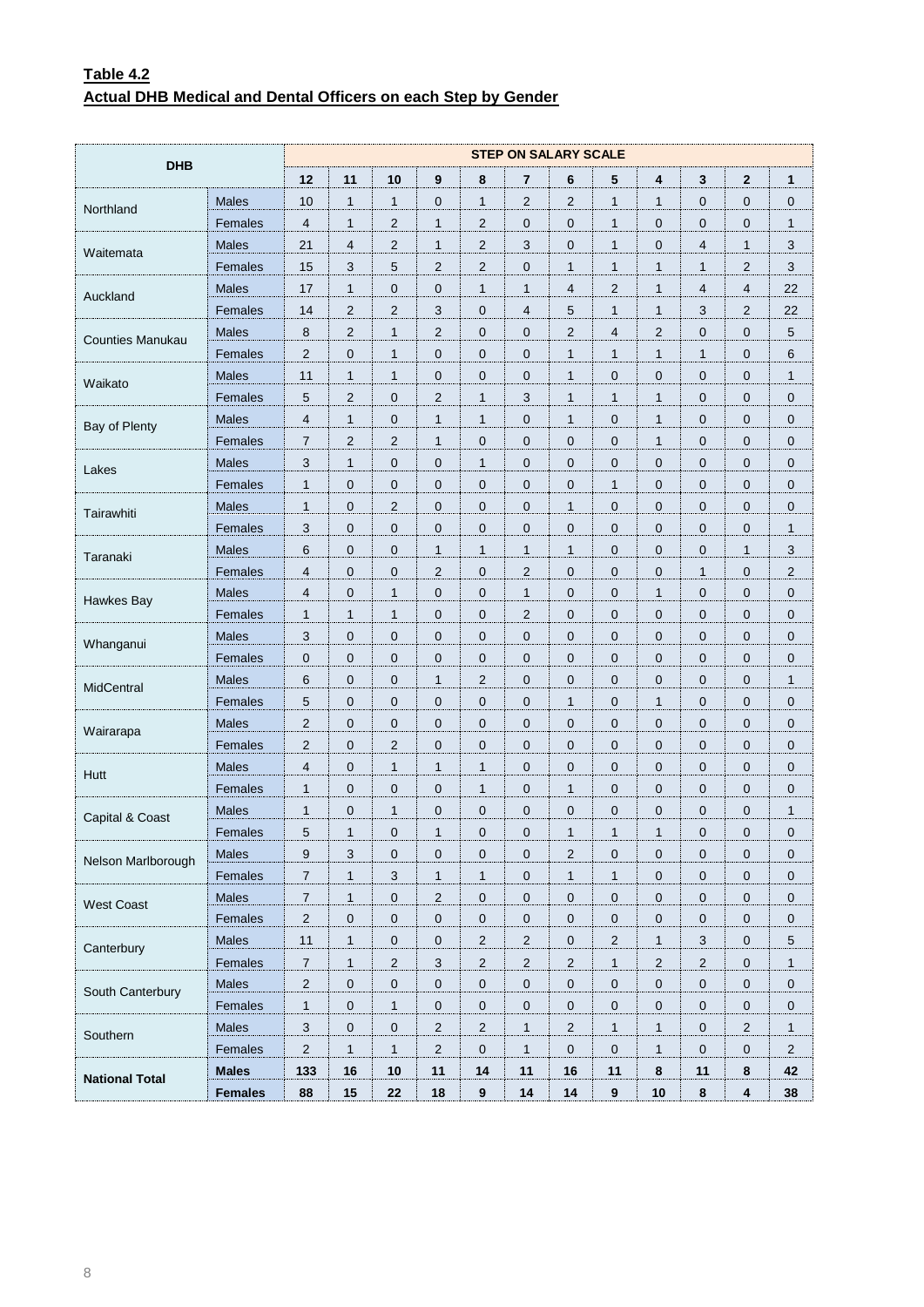| <b>DHB</b>              | 2012  | 2011  | 2010  | 2009  | 2008  | 2007  | 2006 | 2005 | 2004  | 2003  | 2002  |
|-------------------------|-------|-------|-------|-------|-------|-------|------|------|-------|-------|-------|
| Northland               | 117   | 117   | 108   | 101   | 95    | 87    | 105  | 106  | 63    | 64    | 71    |
| Waitemata               | 323   | 307   | 272   | 289   | 345   | 245   | 233  | 243  | 200   | 182   | 180   |
| Auckland                | 782   | 755   | 726   | 702   | 654   | 624   | 565  | 563  | 554   | 509   | 480   |
| <b>Counties Manukau</b> | 385   | 370   | 367   | 335   | 284   | 269   | 257  | 259  | 240   | 216   | 201   |
| Waikato                 | 306   | 284   | 273   | 268   | 273   | 261   | 249  | 235  | 234   | 221   | 204   |
| Bay of Plenty           | 149   | 139   | 128   | 136   | 121   | 105   | 99   | 110  | 111   | 96    | 73    |
| Lakes                   | 66    | 69    | 67    | 59    | 55    | 57    | 48   | 50   | 50    | 44    | 49    |
| Tairawhiti              | 43    | 47    | 47    | 51    | 44    | 31    | 32   | 30   | 29    | 24    | 22    |
| Taranaki                | 64    | 59    | 52    | 54    | 47    | 39    | 47   | 49   | 43    | 40    | 39    |
| Hawkes Bay              | 114   | 114   | 108   | 101   | 92    | 86    | 79   | 65   | 68    | 69    | 66    |
| Wanganui                | 43    | 41    | 44    | 46    | 36    | 43    | 45   | 41   | 36    | 34    | 21    |
| <b>MidCentral</b>       | 131   | 110   | 102   | 103   | 109   | 109   | 97   | 104  | 110   | 101   | 86    |
| Wairarapa               | 23    | 24    | 26    | 26    | 26    | 24    | 19   | 15   | 18    | 17    | 21    |
| <b>Hutt Valley</b>      | 124   | 123   | 117   | 115   | 106   | 100   | 101  | 94   | 88    | 76    | 84    |
| <b>Capital Coast</b>    | 317   | 299   | 284   | 295   | 281   | 139   | 226  | 232  | 196   | 204   | 181   |
| Nelson-Marlborough      | 112   | 106   | 104   | 106   | 90    | 91    | 92   | 82   | 81    | 79    | 72    |
| <b>West Coast</b>       | 26    | 24    | 22    | 23    | 18    | 24    | 24   | 13   | 11    | 8     | 13    |
| Canterbury              | 427   | 440   | 430   | 414   | 415   | 350   | 305  | 299  | 274   | 276   | 214   |
| South Canterbury        | 38    | 37    | 35    | 29    | 28    | 30    | 30   | 25   | 28    | 27    | 29    |
| Southern                | 236   | 220   | 221   |       |       |       |      |      |       |       |       |
| Otago                   |       |       |       | 150   | 143   | 137   | 138  | 140  | 128   | 126   | 115   |
| Southland               |       |       |       | 54    | 50    | 43    | 54   | 56   | 47    | 46    | 38    |
| <b>Total</b>            | 3,826 | 3,685 | 3,533 | 3,457 | 3,312 | 2,894 | 2845 | 2811 | 2,609 | 2,459 | 2,259 |

#### **Table 5.1 Number of Specialists Employed by DHBs**

#### **Table 5.2 Number of Medical/Dental Officers Employed**

| <b>DHB</b>              | 2012           | 2011           | 2010           | 2009 | 2008           | 2007 | 2006           | 2005            | 2004           | 2003           | 2002            |
|-------------------------|----------------|----------------|----------------|------|----------------|------|----------------|-----------------|----------------|----------------|-----------------|
| Northland               | 31             | 35             | 29             | 27   | 28             | 27   | 5              | 5               | 22             | 23             | 22              |
| Waitemata               | 78             | 87             | 74             | 68   | 3              | 65   | 62             | 66              | 25             | 25             | 21              |
| Auckland                | 116            | 107            | 116            | 100  | 106            | 87   | 46             | 75              | 61             | 54             | 37              |
| <b>Counties Manukau</b> | 39             | 33             | 26             | 32   | 18             | 15   | 21             | 20              | 14             | 19             | 17              |
| Waikato                 | 31             | 35             | 35             | 33   | 35             | 27   | 32             | 21              | 29             | 34             | 32              |
| Bay of Plenty           | 22             | 24             | 29             | 28   | 26             | 23   | 20             | 20              | 19             | 23             | 12              |
| Lakes                   | $\overline{7}$ | 8              | $\overline{7}$ | 6    | $\overline{7}$ | 8    | 9              | 10 <sup>1</sup> | 10             | 9              | 10 <sup>1</sup> |
| Tairawhiti              | 8              | 10             | 9              | 12   | $\overline{7}$ | 6    | $\overline{4}$ | 5               | 5              | 3              | 5               |
| Taranaki                | 25             | 25             | 27             | 24   | 20             | 23   | 19             | 18              | 17             | 19             | 15              |
| Hawkes Bay              | 12             | 11             | 13             | 14   | 13             | 12   | 16             | 11              | 23             | 20             | 24              |
| Wanganui                | 3              | $\overline{4}$ | 8              | 1    | $\mathbf{1}$   | 5    | 8              | 8               | 12             | 7              | 8               |
| <b>MidCentral</b>       | 17             | 13             | 17             | 19   | 20             | 16   | 16             | 20              | 19             | 19             | 16              |
| Wairarapa               | 6              | $\overline{4}$ | 3              | 3    | $\overline{4}$ | 3    | 6              | 5               | $\overline{4}$ | 4              | $\overline{4}$  |
| <b>Hutt Valley</b>      | 10             | 12             | 10             | 13   | 13             | 13   | 11             | 9               | 11             | 12             | 12              |
| <b>Capital Coast</b>    | 13             | 9              | 9              | 19   | 11             | 28   | 20             | 19              | 20             | 12             | 10              |
| Nelson-Marlborough      | 29             | 33             | 28             | 30   | 26             | 24   | 26             | 18              | 20             | 31             | 26              |
| <b>West Coast</b>       | 12             | 11             | 9              | 11   | 11             | 8    | 6              | 5               | 2              | $\overline{2}$ | $\Omega$        |
| Canterbury              | 52             | 65             | 62             | 52   | 57             | 56   | 44             | 46              | 45             | 46             | 28              |
| South Canterbury        | 4              | 6              | 4              | 3    | 3              | 4    | $\overline{4}$ | 3               | $\overline{4}$ | 4              | $\overline{2}$  |
| Southern                | 25             | 33             | 33             |      |                |      |                |                 |                |                |                 |
| Otago                   |                |                |                | 9    | 11             | 11   | 9              | 12              | 14             | 13             | 16              |
| Southland               |                |                |                | 18   | 11             | 13   | 12             | 8               | 12             | 10             | 10 <sup>1</sup> |
| <b>Total</b>            | 540            | 565            | 548            | 522  | 431            | 474  | 396            | 404             | 388            | 389            | 327             |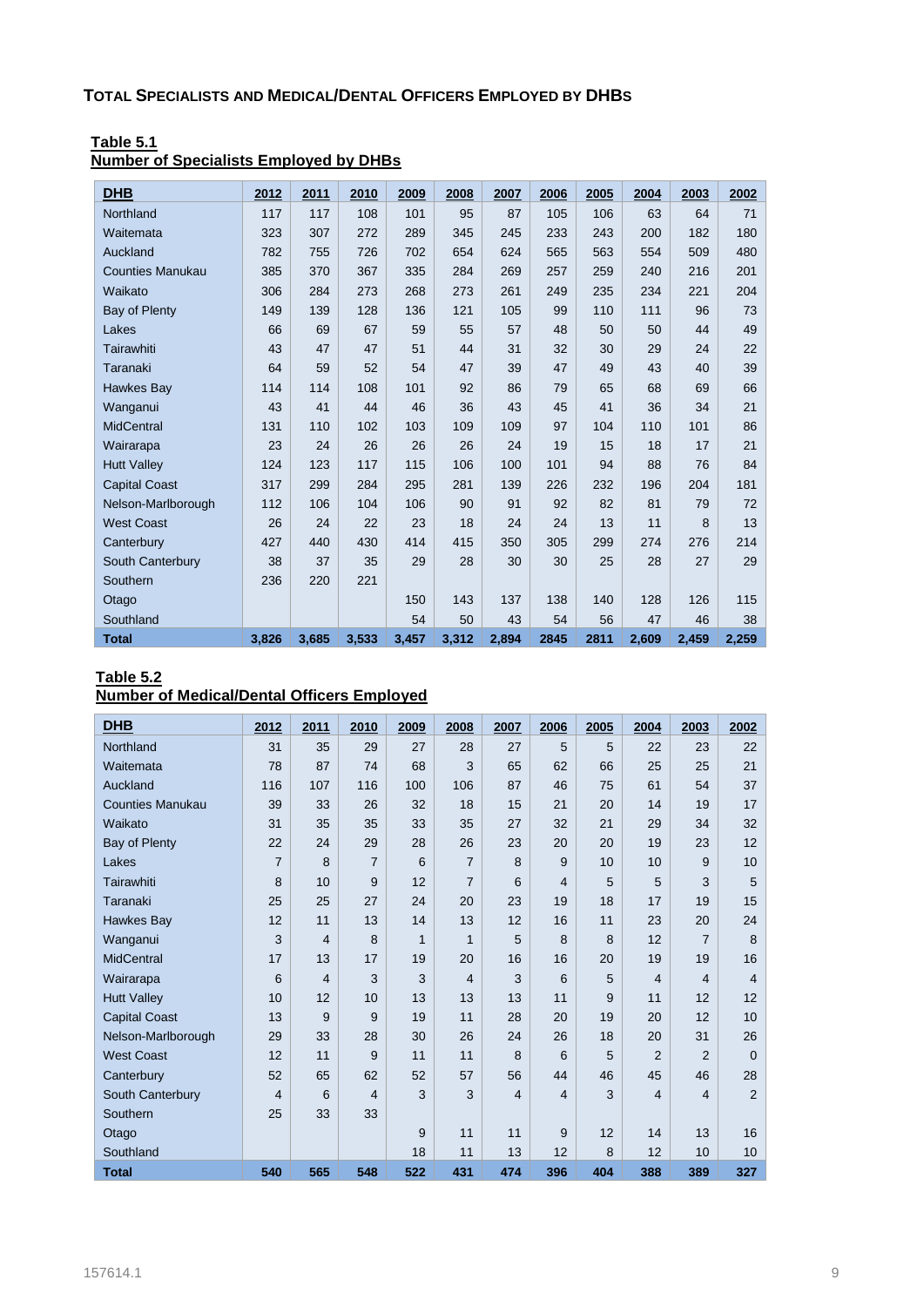# **Figure 1 Total Number of DHB Employed SMOs**



# **Figure 2 Year-on-Year Change in SMOs Employed**